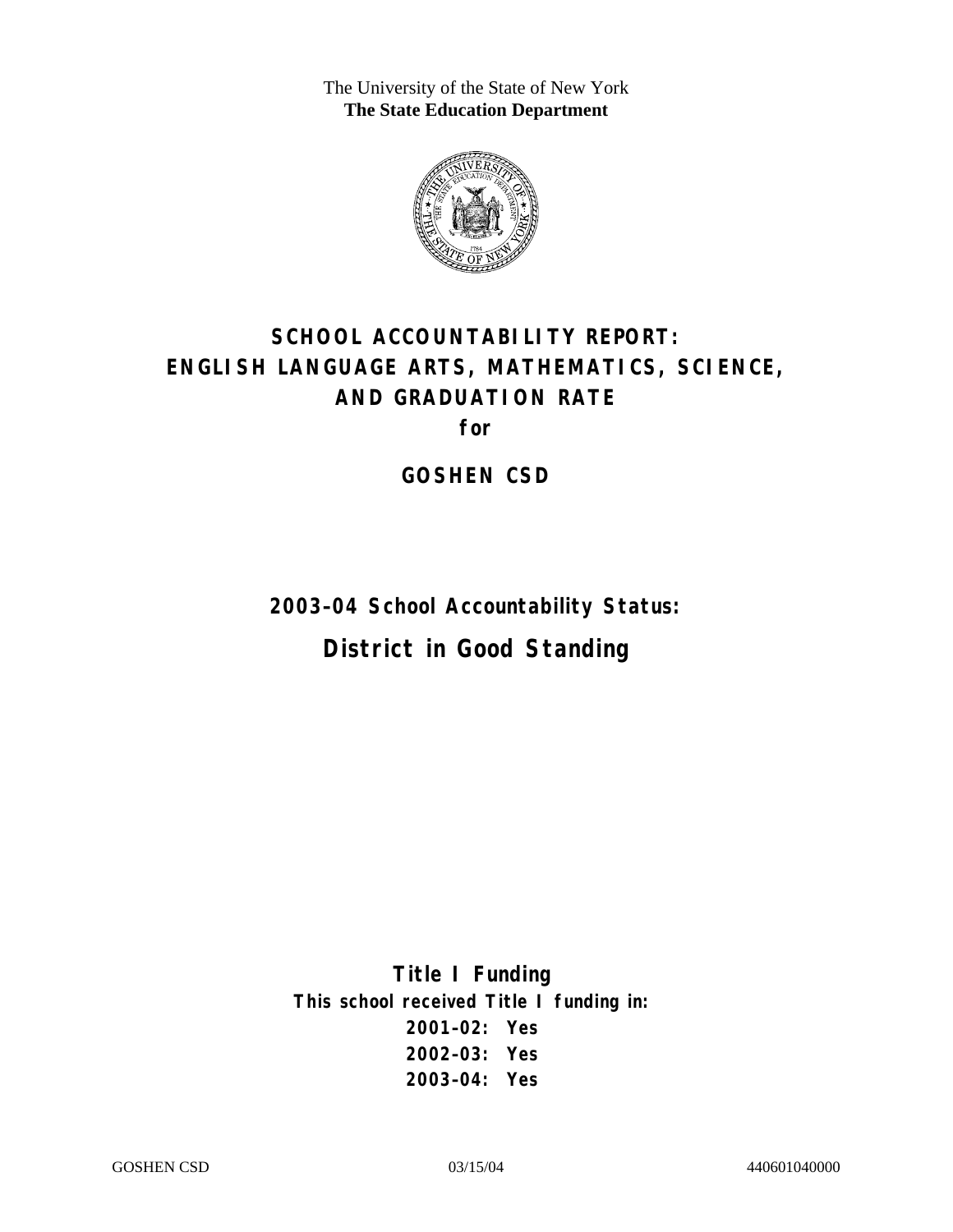#### **District/School Accountability Status Categories**

The list below defines the district or school status categories under New York State's district and school accountability system, which is divided into a Federal Title I component and a State component. A district or school that does not receive Title I funding in a school year does not have a federal status in that year. Schools receiving Title I funds that are not in good standing must provide school choice for their students; those in need of improvement year 2 and beyond must also provide Supplemental Education Services to eligible students. Other consequences for districts and schools not in good standing can be found at: www.emsc.nysed.gov/deputy/nclb/accountability/siinfo.htm. To be removed from any improvement status, a district or school must make Adequate Yearly Progress (AYP) for two consecutive years, or in the case of a School Under Registration Review, achieve the performance targets established for the school by the Commissioner.

**District/School in Good Standing:** A district or school is considered to be in good standing if it has not been identified as a District or School in Need of Improvement, Requiring Corrective Action, Planning for Restructuring, or Requiring Academic Progress, or as a School Under Registration Review.

**District/School Requiring Academic Progress:** Under the State component of New York's accountability system, a district or school that did not make AYP in the same grade and subject for two consecutive years is considered a School Requiring Academic Progress (Year 1) the following year. In each succeeding year that the school fails to make AYP, the year designation is incremented by one.

**District/School in Need of Improvement (Year 1):** A district or school that has not made AYP for two consecutive years in the same grade or subject while receiving Title I funds is considered a District/School in Need of Improvement (Year 1) the following year.

**District/School in Need of Improvement (Year 2):** A District or School in Need of Improvement (Year 1) that does not make AYP in the grade or subject for which it was identified while receiving Title I funds is considered a District or School in Need of Improvement (Year 2) the following year.

**District/School Requiring Corrective Action:** A District or School in Need of Improvement (Year 2) that does not make AYP in the grade or subject for which it was identified while receiving Title I funds is considered a District or School Requiring Corrective Action the following year.

**District/School Planning for Restructuring:** A District or School Requiring Corrective Action that does not make AYP in the grade or subject for which it was identified while receiving Title I funds is considered a District or School Planning for Restructuring the following year.

**School Under Registration Review (SURR):** Schools that are farthest from the State standard and have been determined by the Commissioner to be most in need of improvement are Schools Under Registration Review. These schools must achieve performance targets specified by the Commissioner of Education in their area(s) of identification within a prescribed timeframe or risk having their registration revoked by the Board of Regents.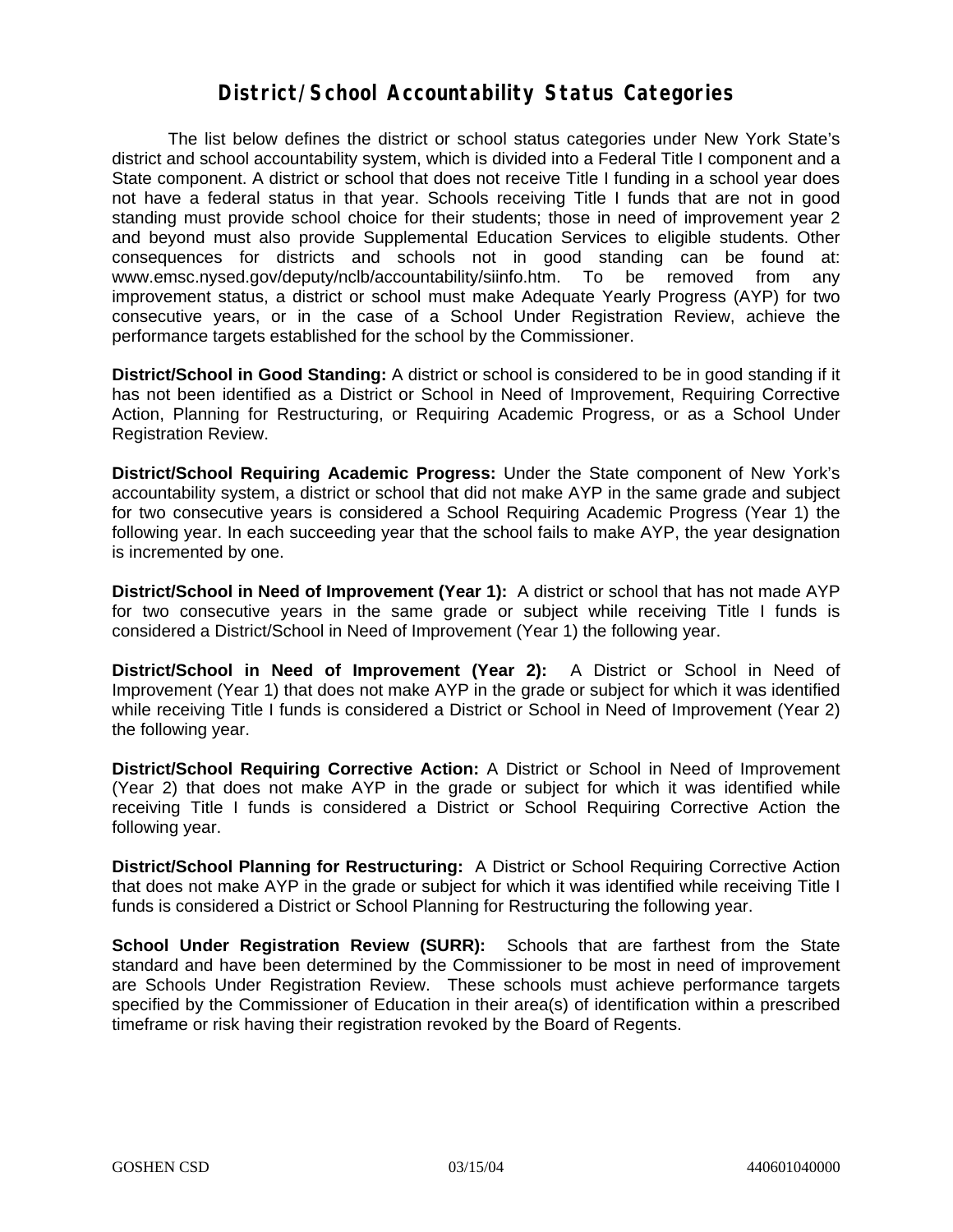## **Elementary-Level English Language Arts**

Definitions of terms, such as Performance Index and Effective Annual Measurable Objective (AMO), are in the glossary, which is the last page of this report.

**For a school to make Adequate Yearly Progress (AYP) in 2002–03, every accountability group must make AYP.** 

**For an accountability group to make AYP in 2002–03, it must** 

- 1. meet the 95 percent participation requirement (*2002–03 Participation*), *and*
- 2. *either* meet its Effective AMO *or* make safe harbor (*2002–03 Performance* and *Standards*).

To meet the participation requirement, 95 percent of the grade 4 enrollment in each accountability group with 40 or more students must

be tested. To meet the Effective AMO, the Performance Index for each group with 30 or more continuously enrolled students must equal or exceed the Effective AMO. To make safe harbor, the Performance Index of each of these groups must equal or exceed its ELA safe harbor target *and* the group must meet the elementary-level science qualification for safe harbor. (See the elementary-level science page of this report for further information on meeting the science qualification for safe harbor.)

*ELA Safe Harbor Targets:* The elementary-level 2002–03 ELA Safe Harbor Target is calculated by using the following equation: 2001–02 PI + (200 – the 2001–02 PI) <sup>×</sup> 0.10. The 2003–04 ELA Safe Harbor Target is calculated by using the following equation: 2002–03 PI + (200 – the 2002–03 PI)  $\times$  0.10. The 2003–04 target is provided for groups whose PI was below the Effective AMO in 2002–03.

|                                   | 2002-03 Participation                                       |                                                         | 2002-03 Performance* |                  | 2002-03 Standards                   |                                                           |                                                              |                                                   | 2003-04 |
|-----------------------------------|-------------------------------------------------------------|---------------------------------------------------------|----------------------|------------------|-------------------------------------|-----------------------------------------------------------|--------------------------------------------------------------|---------------------------------------------------|---------|
| <b>Accountability Group</b>       | Percent of<br>Grade 4<br>Enrollment<br>Enrollment<br>Tested | Count of<br>Continuously<br>Enrolled<br><b>Students</b> | Performance<br>Index | Effective<br>AMO | <b>ELA Safe</b><br>Harbor<br>Target | Met the<br>Science<br>Qualification<br>for Safe<br>Harbor | <b>Made</b><br><b>AYP</b> in<br><b>ELA</b> in<br>$2002 - 03$ | <b>ELA Safe</b><br><b>Harbor</b><br><b>Target</b> |         |
| All Students                      | 234                                                         | 99%                                                     | 226                  | 164              | 116                                 |                                                           |                                                              | <b>Yes</b>                                        |         |
| <b>Students with Disabilities</b> | 21                                                          |                                                         | 19                   |                  |                                     |                                                           |                                                              |                                                   |         |
| American Indian/Alaskan Native    |                                                             |                                                         |                      |                  |                                     |                                                           |                                                              |                                                   |         |
| Black                             | 13                                                          |                                                         | 12                   |                  |                                     |                                                           |                                                              |                                                   |         |
| <b>Hispanic</b>                   | 19                                                          |                                                         | 18                   |                  |                                     |                                                           |                                                              |                                                   |         |
| Asian or Pacific Islander         | 6                                                           |                                                         | 6                    |                  |                                     |                                                           |                                                              |                                                   |         |
| White                             | 196                                                         | 99%                                                     | 190                  | 167              | 115                                 |                                                           |                                                              | <b>Yes</b>                                        |         |
| <b>Limited English Proficient</b> | 5                                                           |                                                         | 5                    |                  |                                     |                                                           |                                                              |                                                   |         |
| <b>Economically Disadvantaged</b> | 20                                                          |                                                         | 20                   |                  |                                     |                                                           |                                                              |                                                   |         |
| <b>Final AYP Determination</b>    |                                                             |                                                         |                      |                  |                                     |                                                           |                                                              | <b>Yes</b>                                        |         |

\*For schools with fewer than 30 continuously enrolled tested students in 2002–03, data for 2001–02 and 2002–03 were combined to determine counts and PIs.

\*\*Groups with a "\*\*" are not required to meet the science qualification for safe harbor to make safe harbor in English and mathematics because fewer than 30 students in the group were administered the science test.

**State accountability status in elementary-level English language arts: District in Good Standing** 

Title I accountability status in elementary-level English language arts: District in Good Standing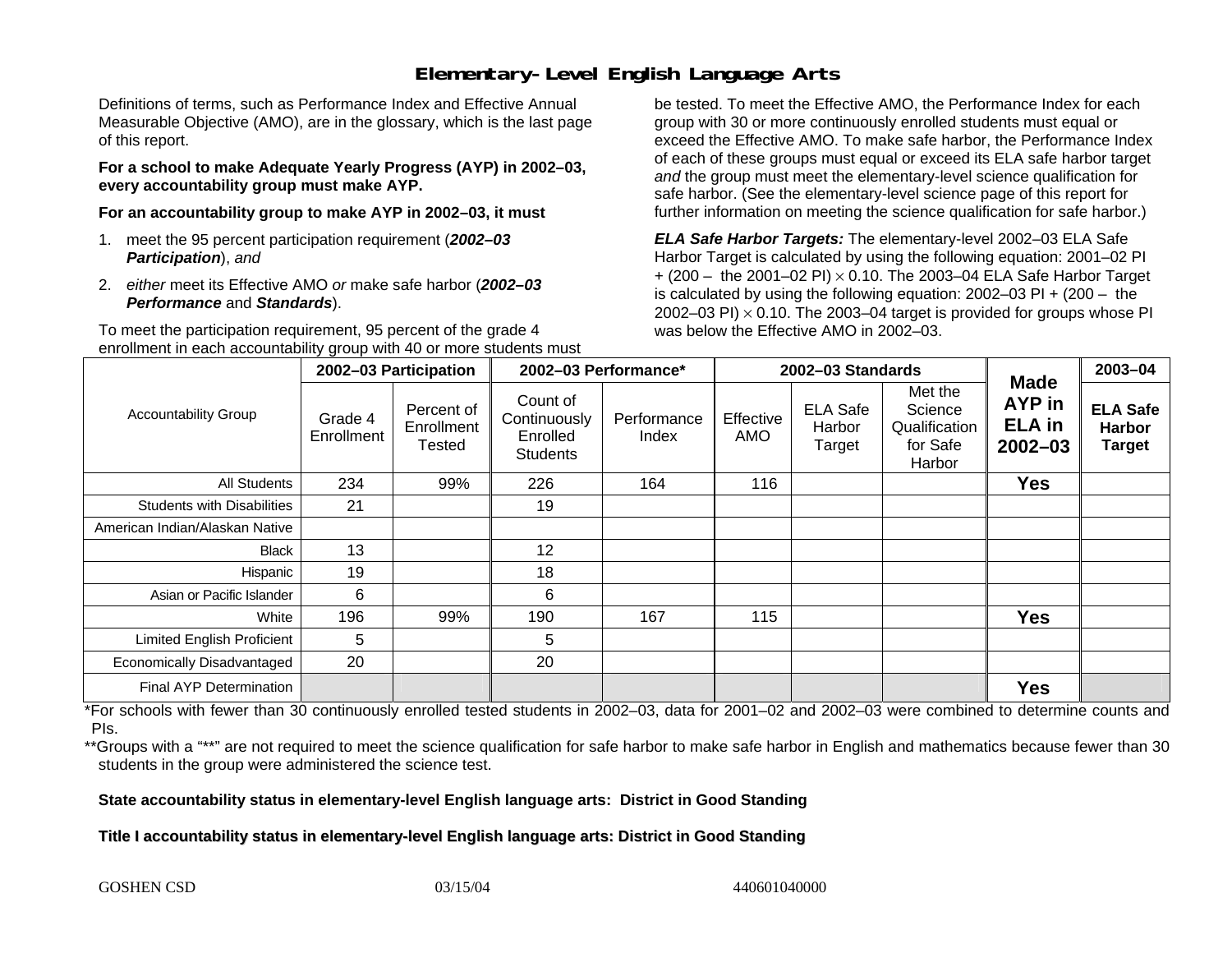## **Elementary-Level Mathematics**

Definitions of terms, such as Performance Index and Effective Annual Measurable Objective (AMO), are in the glossary, which is the last page of this report.

**For a school to make Adequate Yearly Progress (AYP) in 2002–03, every accountability group must make AYP.** 

**For an accountability group to make AYP in 2002–03, it must** 

- 1. meet the 95 percent participation requirement (*2002–03 Participation*), *and*
- 2. *either* meet its Effective AMO *or* make safe harbor (*2002–03 Performance* and *Standards*).

To meet the participation requirement, 95 percent of the grade 4 enrollment in each accountability group with 40 or more students must

be tested. To meet the Effective AMO, the Performance Index for each group with 30 or more continuously enrolled students must equal or exceed the Effective AMO. To make safe harbor, the Performance Index of each of these groups must equal or exceed its math safe harbor target *and* the group must meet the elementary-level science qualification for safe harbor. (See the elementary-level science page of this report for further information on meeting the science qualification for safe harbor.)

*Math Safe Harbor Targets:* The elementary-level 2002–03 Math Safe Harbor Target is calculated by using the following equation: 2001–02 PI + (200 – the 2001–02 PI) × 0.10. The 2003–04 Math Safe Harbor Target is calculated by using the following equation: 2002–03 PI + (200  $-$  the 2002–03 PI)  $\times$  0.10. The 2003–04 target is provided for groups whose PI was below the Effective AMO in 2002–03.

|                                   | 2002-03 Participation |                                    | 2002-03 Performance*                                    |                      | 2002-03 Standards |                               |                                                           | <b>Made</b>                             | 2003-04                                            |
|-----------------------------------|-----------------------|------------------------------------|---------------------------------------------------------|----------------------|-------------------|-------------------------------|-----------------------------------------------------------|-----------------------------------------|----------------------------------------------------|
| <b>Accountability Group</b>       | Grade 4<br>Enrollment | Percent of<br>Enrollment<br>Tested | Count of<br>Continuously<br>Enrolled<br><b>Students</b> | Performance<br>Index | Effective<br>AMO  | Math Safe<br>Harbor<br>Target | Met the<br>Science<br>Qualification<br>for Safe<br>Harbor | AYP in<br><b>Math in</b><br>$2002 - 03$ | <b>Math Safe</b><br><b>Harbor</b><br><b>Target</b> |
| All Students                      | 231                   | 100%                               | 224                                                     | 179                  | 129               |                               |                                                           | <b>Yes</b>                              |                                                    |
| <b>Students with Disabilities</b> | 20                    |                                    | 19                                                      |                      |                   |                               |                                                           |                                         |                                                    |
| American Indian/Alaskan Native    |                       |                                    |                                                         |                      |                   |                               |                                                           |                                         |                                                    |
| <b>Black</b>                      | 14                    |                                    | 12                                                      |                      |                   |                               |                                                           |                                         |                                                    |
| Hispanic                          | 17                    |                                    | 17                                                      |                      |                   |                               |                                                           |                                         |                                                    |
| Asian or Pacific Islander         | 6                     |                                    | 6                                                       |                      |                   |                               |                                                           |                                         |                                                    |
| White                             | 194                   | 100%                               | 189                                                     | 181                  | 128               |                               |                                                           | <b>Yes</b>                              |                                                    |
| <b>Limited English Proficient</b> | 5                     |                                    | 5                                                       |                      |                   |                               |                                                           |                                         |                                                    |
| Economically Disadvantaged        | 21                    |                                    | 20                                                      |                      |                   |                               |                                                           |                                         |                                                    |
| <b>Final AYP Determination</b>    |                       |                                    |                                                         |                      |                   |                               |                                                           | <b>Yes</b>                              |                                                    |

\*For schools with fewer than 30 continuously enrolled tested students in 2002–03, data for 2001–02 and 2002–03 were combined to determine counts and PIs. \*\*Groups with a "\*\*" are not required to meet the science qualification for safe harbor to make safe harbor in English and mathematics because fewer than 30 students in the group were administered the science test.

**State accountability status in elementary-level mathematics: District in Good Standing** 

Title I accountability status in elementary-level mathematics: District in Good Standing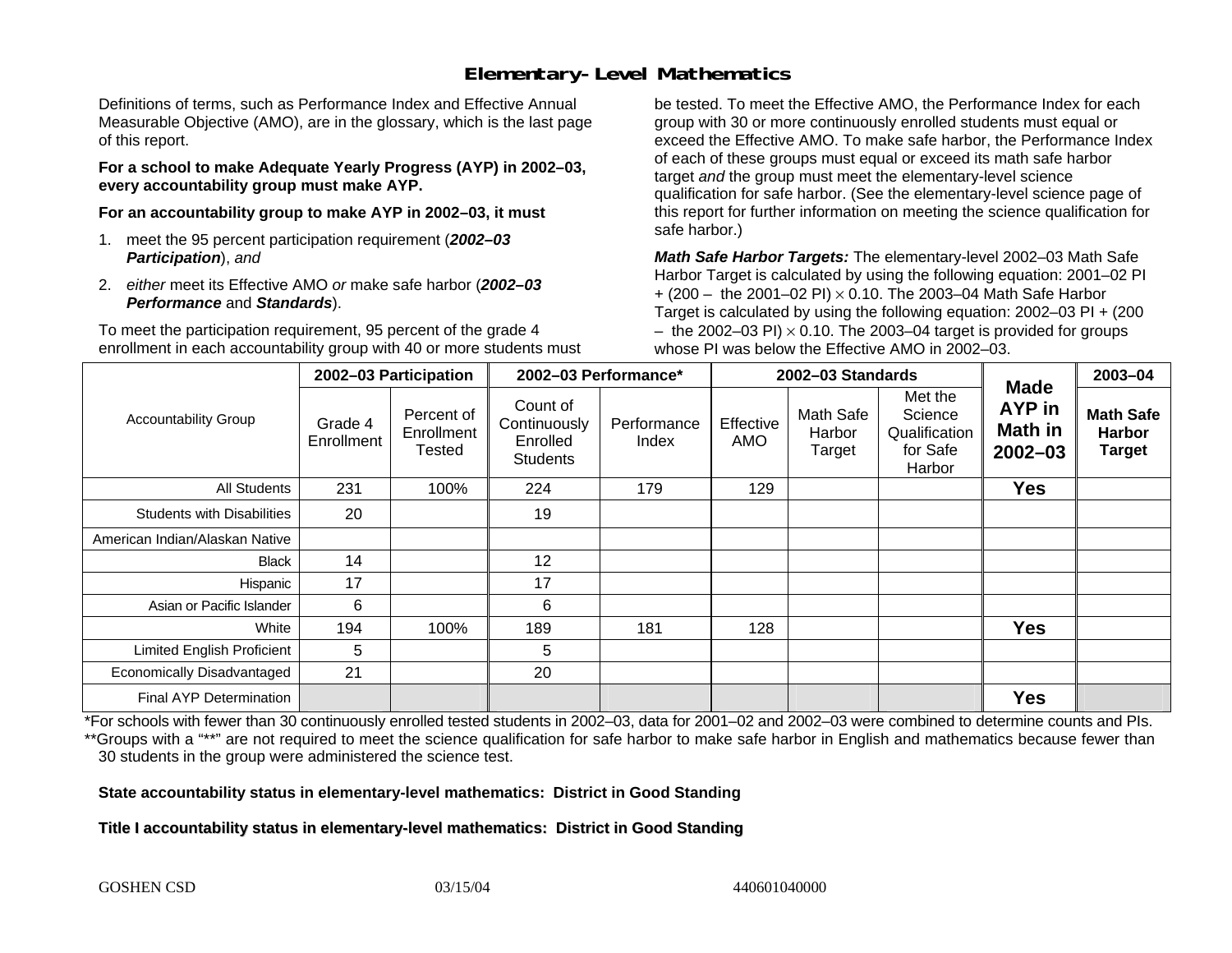#### **Elementary-Level Science**

Definitions of terms, such as Progress Target and Adequate Yearly Progress (AYP), are in the glossary, which is the last page of this report.

*Made AYP in Science in 2002–03:* For a school to make AYP in science, the Percent At or Above SDL for the "All Students" group must equal or exceed the State Science Standard or the Science Progress Target.

**State Designated Level (SDL):** The score that students taking the elementary-level science test must equal or exceed on the written portion of the test to meet the State Science Standard.

*Qualification for Safe Harbor in Elementary-Level ELA and Math:* For an accountability group to be considered Qualified for Safe Harbor in Elementary-Level ELA and Math, the Percent At or Above SDL must equal or exceed the State Science Standard or the Science Progress Target in elementary-level science for that group. Groups with fewer than 30 students tested in elementary-level science are not subject to this qualification criterion.

*Science Progress Targets:* The elementary-level 2002–03 Science Progress Target is calculated by adding one point to the 2001–02 Percent At or Above SDL. The 2003–04 Science Progress Target is calculated by multiplying the 2002–03 Percent At or Above SDL by two and then adding one point. The 2003–04 target is provided for groups whose Percent At or Above SDL was below the State Science Standard in 2002–03.

|                                   |                                                         | 2002-03 Performance*       | 2002-03 Standards                   |                               |                                             | $2002 - 03$                                                             | 2003-04                       |
|-----------------------------------|---------------------------------------------------------|----------------------------|-------------------------------------|-------------------------------|---------------------------------------------|-------------------------------------------------------------------------|-------------------------------|
| <b>Accountability Group</b>       | Count of<br>Continuously<br>Enrolled<br><b>Students</b> | Percent At or<br>Above SDL | <b>State</b><br>Science<br>Standard | Science<br>Progress<br>Target | <b>Made AYP</b><br>in Science<br>in 2002-03 | Qualified for<br>Safe Harbor in<br>Elementary-<br>Level ELA and<br>Math | Science<br>Progress<br>Target |
| All Students                      | 221                                                     | 80                         | 40                                  |                               | <b>Yes</b>                                  | Yes                                                                     |                               |
| <b>Students with Disabilities</b> | 17                                                      |                            |                                     |                               |                                             |                                                                         |                               |
| American Indian/Alaskan Native    |                                                         |                            |                                     |                               |                                             |                                                                         |                               |
| <b>Black</b>                      | 12                                                      |                            |                                     |                               |                                             |                                                                         |                               |
| Hispanic                          | 16                                                      |                            |                                     |                               |                                             |                                                                         |                               |
| Asian or Pacific Islander         | 6                                                       |                            |                                     |                               |                                             |                                                                         |                               |
| White                             | 187                                                     | 82                         | 40                                  |                               |                                             | Yes                                                                     |                               |
| Limited English Proficient        | 5                                                       |                            |                                     |                               |                                             |                                                                         |                               |
| Economically Disadvantaged        | 19                                                      |                            |                                     |                               |                                             |                                                                         |                               |
| Final AYP Determination           |                                                         |                            |                                     |                               | <b>Yes</b>                                  |                                                                         |                               |

\*For schools with fewer than 30 continuously enrolled students in 2002–03, data for 2001–02 and 2002–03 were combined to determine counts and percents at or above SDL.

#### **State accountability status in elementary-level science: District in Good Standing**

#### Title I accountability status in elementary-level science: District in Good Standing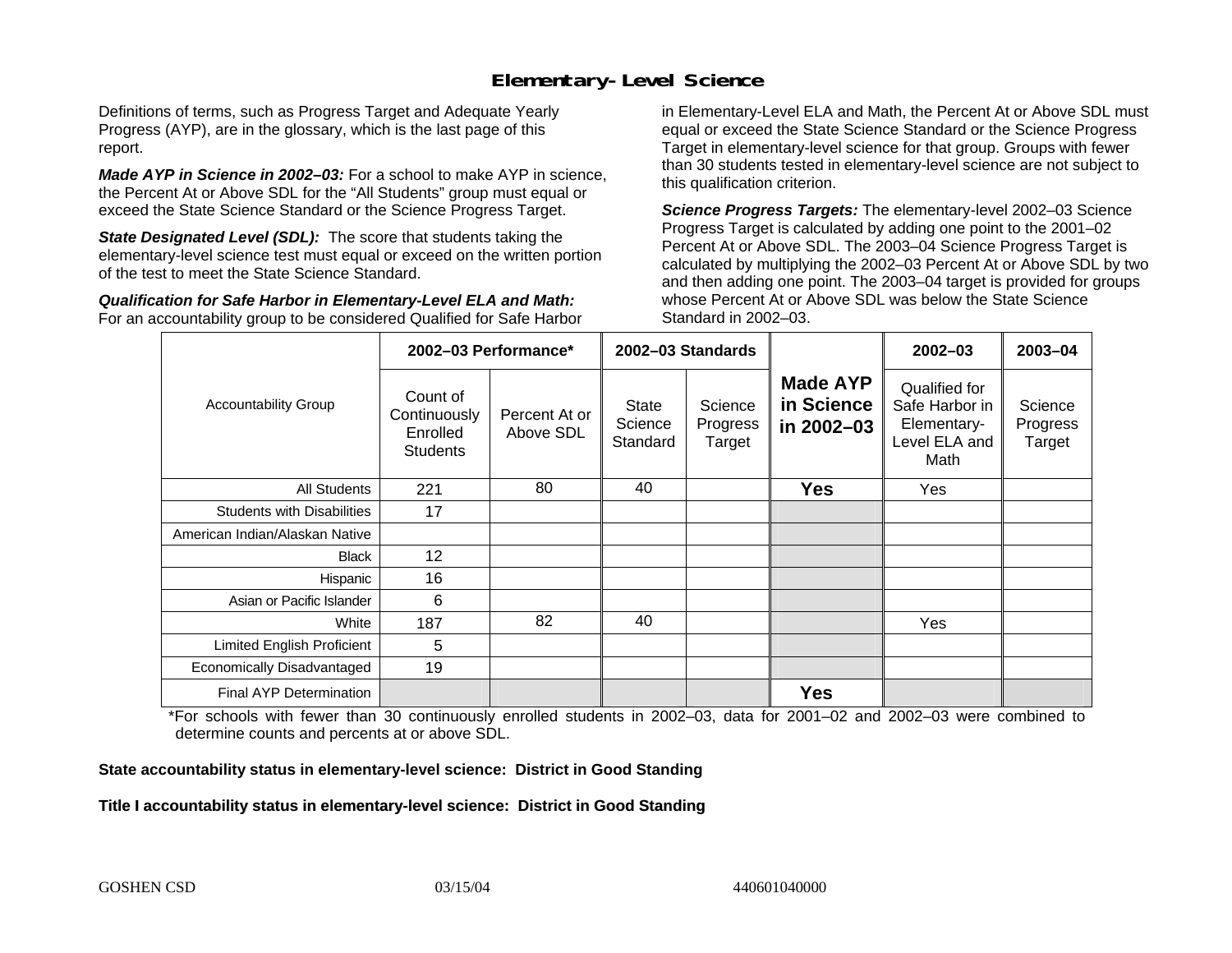### **Middle-Level English Language Arts**

Definitions of terms, such as Performance Index and Effective Annual Measurable Objective (AMO), are in the glossary, which is the last page of this report.

**For a school to make Adequate Yearly Progress (AYP) in 2002–03, every accountability group must make AYP.** 

**For an accountability group to make AYP in 2002–03, it must** 

- 1. meet the 95 percent participation requirement (*2002–03 Participation*), *and*
- 2. *either* meet its Effective AMO *or* make safe harbor (*2002–03 Performance* and *Standards*).

To meet the participation requirement, 95 percent of the grade 8 enrollment in each accountability group with 40 or more students must

be tested. To meet the Effective AMO, the Performance Index for each group with 30 or more continuously enrolled students must equal or exceed the Effective AMO. To make safe harbor, the Performance Index of each of these groups must equal or exceed its ELA safe harbor target *and* the group must meet the middle-level science qualification for safe harbor. (See the middle-level science page of this report for further information on meeting the science qualification for safe harbor.)

*ELA Safe Harbor Targets:* The middle-level *2002–03* ELA Safe Harbor Target is calculated by using the following equation: 2001–02 PI + (200  $-$  the 2001–02 PI)  $\times$  0.10. The 2003–04 ELA Safe Harbor Target is  $\,$ calculated by using the following equation:  $2002-03$  PI +  $(200 -$  the 2002–03 PI)  $\times$  0.10. The 2003–04 target is provided for groups whose PI was below the Effective AMO in 2002–03.

|                                   | 2002-03 Participation |                                    | 2002-03 Performance*                                    |                      |                         | 2002-03 Standards                   |                                                           | 2003-04                                                      |                                                   |
|-----------------------------------|-----------------------|------------------------------------|---------------------------------------------------------|----------------------|-------------------------|-------------------------------------|-----------------------------------------------------------|--------------------------------------------------------------|---------------------------------------------------|
| <b>Accountability Group</b>       | Grade 8<br>Enrollment | Percent of<br>Enrollment<br>Tested | Count of<br>Continuously<br>Enrolled<br><b>Students</b> | Performance<br>Index | Effective<br><b>AMO</b> | <b>ELA Safe</b><br>Harbor<br>Target | Met the<br>Science<br>Qualification<br>for Safe<br>Harbor | <b>Made</b><br><b>AYP</b> in<br><b>ELA</b> in<br>$2002 - 03$ | <b>ELA Safe</b><br><b>Harbor</b><br><b>Target</b> |
| <b>All Students</b>               | 246                   | 100%                               | 243                                                     | 145                  | 100                     |                                     |                                                           | <b>Yes</b>                                                   |                                                   |
| <b>Students with Disabilities</b> | 31                    |                                    | 31                                                      | 65                   | 90                      | 81                                  | $***$                                                     | <b>No</b>                                                    | 79                                                |
| American Indian/Alaskan Native    |                       |                                    |                                                         |                      |                         |                                     |                                                           |                                                              |                                                   |
| <b>Black</b>                      | 10                    |                                    | 10                                                      |                      |                         |                                     |                                                           |                                                              |                                                   |
| Hispanic                          | 22                    |                                    | 22                                                      |                      |                         |                                     |                                                           |                                                              |                                                   |
| Asian or Pacific Islander         | 5                     |                                    | 5                                                       |                      |                         |                                     |                                                           |                                                              |                                                   |
| White                             | 209                   | 100%                               | 206                                                     | 148                  | 99                      |                                     |                                                           | <b>Yes</b>                                                   |                                                   |
| Limited English Proficient        | $\overline{2}$        |                                    | 2                                                       |                      |                         |                                     |                                                           |                                                              |                                                   |
| Economically Disadvantaged        | 30                    |                                    | 29                                                      |                      |                         |                                     |                                                           |                                                              |                                                   |
| <b>Final AYP Determination</b>    |                       |                                    |                                                         |                      |                         |                                     |                                                           | <b>No</b>                                                    |                                                   |

\*For schools with fewer than 30 continuously enrolled tested students in 2002–03, data for 2001–02 and 2002–03 were combined to determine counts and PIs.

\*\*Groups with a "\*\*" are not required to meet the science qualification for safe harbor to make safe harbor in English and mathematics because fewer than 30 students in the group were administered the science test.

**State accountability status in middle-level English language arts: District in Good Standing** 

Title I accountability status in middle-level English language arts: District in Good Standing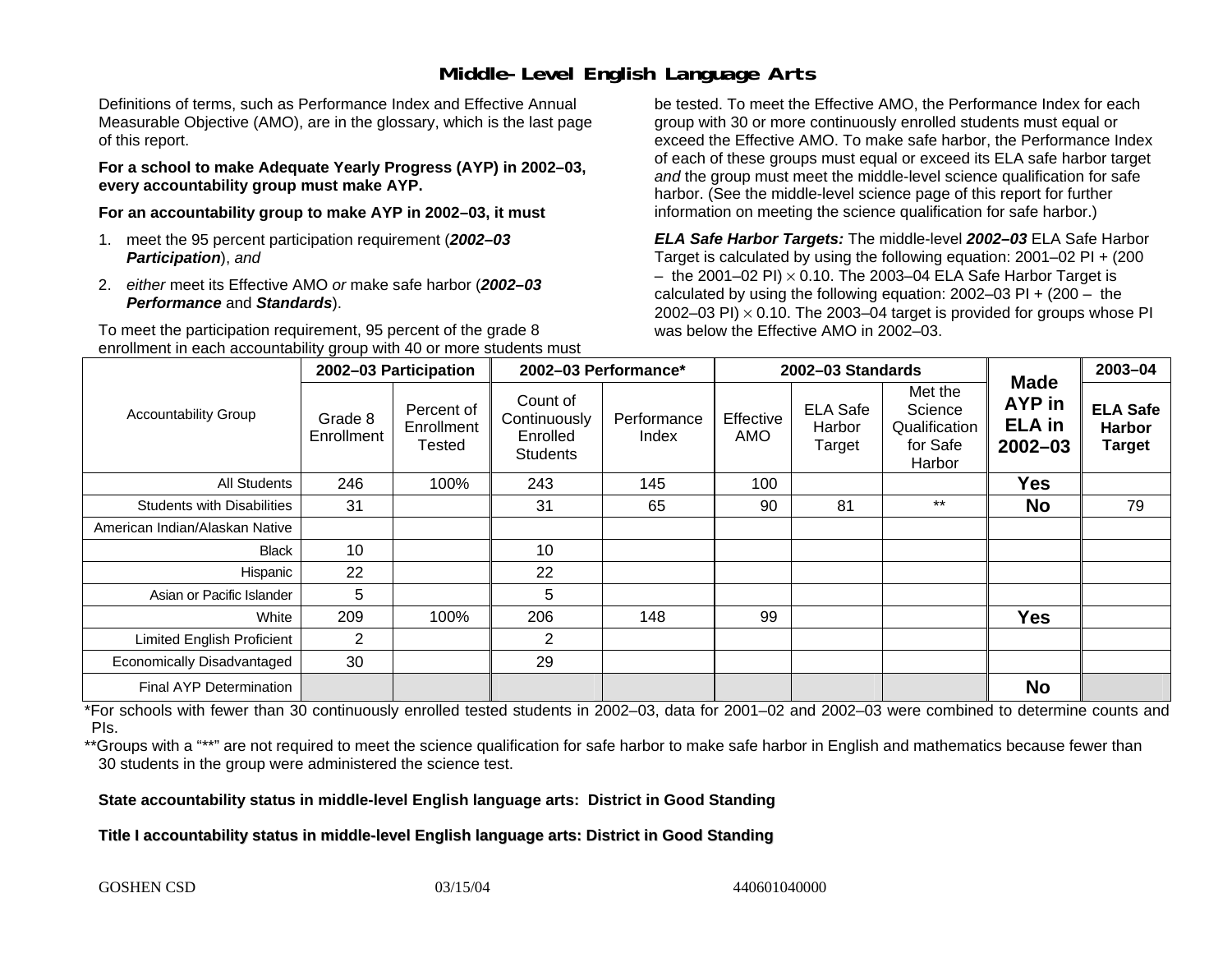### **Middle-Level Mathematics**

Definitions of terms, such as Performance Index and Effective Annual Measurable Objective (AMO), are in the glossary, which is the last page of this report.

**For a school to make Adequate Yearly Progress (AYP) in 2002–03, every accountability group must make AYP.** 

**For an accountability group to make AYP in 2002–03, it must** 

- 1. meet the 95 percent participation requirement (*2002–03 Participation*), *and*
- 2. *either* meet its Effective AMO *or* make safe harbor (*2002–03 Performance* and *Standards*).

To meet the participation requirement, 95 percent of the grade 8 enrollment in each accountability group with 40 or more students must be tested. To meet the Effective AMO, the Performance Index for each group with 30 or more continuously enrolled students must equal or exceed the Effective AMO. To make safe harbor, the Performance Index of each of these groups must equal or exceed its math safe harbor target *and* the group must meet the middle-level science qualification for safe harbor. (See the middle-level science page of this report for further information on meeting the science qualification for safe harbor.)

*Math Safe Harbor Targets:* The middle-level 2002–03 Math Safe Harbor Target is calculated by using the following equation: 2001–02 PI + (200 – the 2001–02 PI) × 0.10. The 2003–04 Math Safe Harbor Target is calculated by using the following equation: 2002–03 PI + (200  $-$  the 2002–03 PI)  $\times$  0.10. The 2003–04 target is provided for groups whose PI was below the Effective AMO in 2002–03

|                                   | 2002-03 Participation |                                    | 2002-03 Performance*                                    |                      | 2002-03 Standards |                               |                                                           |                                                               | 2003-04                                            |
|-----------------------------------|-----------------------|------------------------------------|---------------------------------------------------------|----------------------|-------------------|-------------------------------|-----------------------------------------------------------|---------------------------------------------------------------|----------------------------------------------------|
| <b>Accountability Group</b>       | Grade 8<br>Enrollment | Percent of<br>Enrollment<br>Tested | Count of<br>Continuously<br>Enrolled<br><b>Students</b> | Performance<br>Index | Effective<br>AMO  | Math Safe<br>Harbor<br>Target | Met the<br>Science<br>Qualification<br>for Safe<br>Harbor | <b>Made</b><br><b>AYP</b> in<br><b>Math in</b><br>$2002 - 03$ | <b>Math Safe</b><br><b>Harbor</b><br><b>Target</b> |
| All Students                      | 243                   | 100%                               | 238                                                     | 155                  | 74                |                               |                                                           | <b>Yes</b>                                                    |                                                    |
| <b>Students with Disabilities</b> | 28                    |                                    | 28                                                      |                      |                   |                               |                                                           |                                                               |                                                    |
| American Indian/Alaskan Native    |                       |                                    |                                                         |                      |                   |                               |                                                           |                                                               |                                                    |
| <b>Black</b>                      | 9                     |                                    | 9                                                       |                      |                   |                               |                                                           |                                                               |                                                    |
| Hispanic                          | 20                    |                                    | 20                                                      |                      |                   |                               |                                                           |                                                               |                                                    |
| Asian or Pacific Islander         | 5                     |                                    | 5                                                       |                      |                   |                               |                                                           |                                                               |                                                    |
| White                             | 209                   | 100%                               | 204                                                     | 157                  | 73                |                               |                                                           | <b>Yes</b>                                                    |                                                    |
| <b>Limited English Proficient</b> | 2                     |                                    | 2                                                       |                      |                   |                               |                                                           |                                                               |                                                    |
| Economically Disadvantaged        | 28                    |                                    | 27                                                      |                      |                   |                               |                                                           |                                                               |                                                    |
| <b>Final AYP Determination</b>    |                       |                                    |                                                         |                      |                   |                               |                                                           | <b>Yes</b>                                                    |                                                    |

\*For schools with fewer than 30 continuously enrolled tested students in 2002–03, data for 2001–02 and 2002–03 were combined to determine counts and PIs.

\*\*Groups with a "\*\*" are not required to meet the science qualification for safe harbor to make safe harbor in English and mathematics because fewer than 30 students in the group were administered the science test.

**State accountability status in middle-level mathematics: District in Good Standing** 

Title I accountability status in middle-level mathematics: District in Good Standing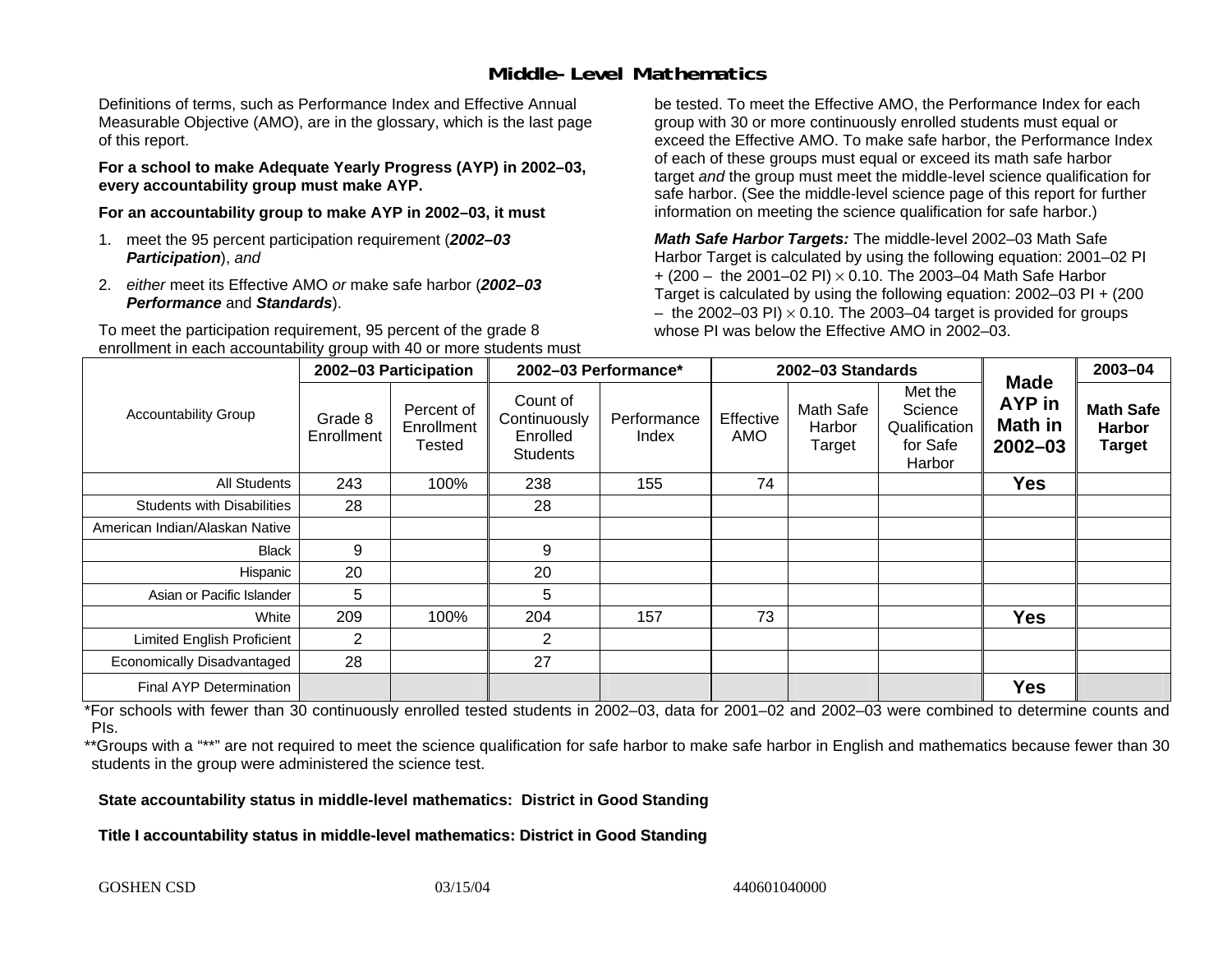### **Middle-Level Science**

Definitions of terms, such as Progress Target and Adequate Yearly Progress (AYP), are in the glossary, which is the last page of this report.

*Made AYP in Science in 2002–03:* For a school to make AYP in science, the Performance Index (PI) for the "All Students" group must equal or exceed the State Science Standard or the Science Progress Target.

*Qualification for Safe Harbor in Middle-Level ELA and Math:* For an accountability group to be considered Qualified for Safe Harbor in

Middle-Level ELA and Math, the PI must equal or exceed the State Science Standard or the Science Progress Target in middle-level science for that group. Groups with fewer than 30 students tested in middle-level science are not subject to this qualification criterion.

*Science Progress Targets:* The middle-level 2002–03 Science Progress Target is calculated by adding one point to the 2001–02 PI. The 2003–04 Science Progress Target is calculated by adding one point to the 2002–03 PI. The 2003–04 target is provided for groups whose PI was below the State Science Standard in 2002–03.

|                                   |                                                         | 2002-03 Performance* |                              | 2002-03 Standards             |                                             | $2002 - 03$                                                            | $2003 - 04$                   |
|-----------------------------------|---------------------------------------------------------|----------------------|------------------------------|-------------------------------|---------------------------------------------|------------------------------------------------------------------------|-------------------------------|
| <b>Accountability Group</b>       | Count of<br>Continuously<br>Enrolled<br><b>Students</b> | Performance<br>Index | State<br>Science<br>Standard | Science<br>Progress<br>Target | <b>Made AYP</b><br>in Science<br>in 2002-03 | Qualified<br>for Safe<br>Harbor in<br>Middle-<br>Level ELA<br>and Math | Science<br>Progress<br>Target |
| All Students                      | 228                                                     | 186                  | 100                          |                               | <b>Yes</b>                                  | Yes                                                                    |                               |
| <b>Students with Disabilities</b> | 21                                                      |                      |                              |                               |                                             |                                                                        |                               |
| American Indian/Alaskan Native    |                                                         |                      |                              |                               |                                             |                                                                        |                               |
| <b>Black</b>                      | 9                                                       |                      |                              |                               |                                             |                                                                        |                               |
| Hispanic                          | 19                                                      |                      |                              |                               |                                             |                                                                        |                               |
| Asian or Pacific Islander         | 5                                                       |                      |                              |                               |                                             |                                                                        |                               |
| White                             | 195                                                     | 189                  | 100                          |                               |                                             | Yes                                                                    |                               |
| Limited English Proficient        | $\overline{2}$                                          |                      |                              |                               |                                             |                                                                        |                               |
| Economically Disadvantaged        | 25                                                      |                      |                              |                               |                                             |                                                                        |                               |
| <b>Final AYP Determination</b>    |                                                         |                      |                              |                               | <b>Yes</b>                                  |                                                                        |                               |

\*For schools with fewer than 30 continuously enrolled students in 2002–03, data for 2001–02 and 2002–03 were combined to determine counts and PIs.

**State accountability status in middle-level science: District in Good Standing** 

Title I accountability status in middle-level science: District in Good Standing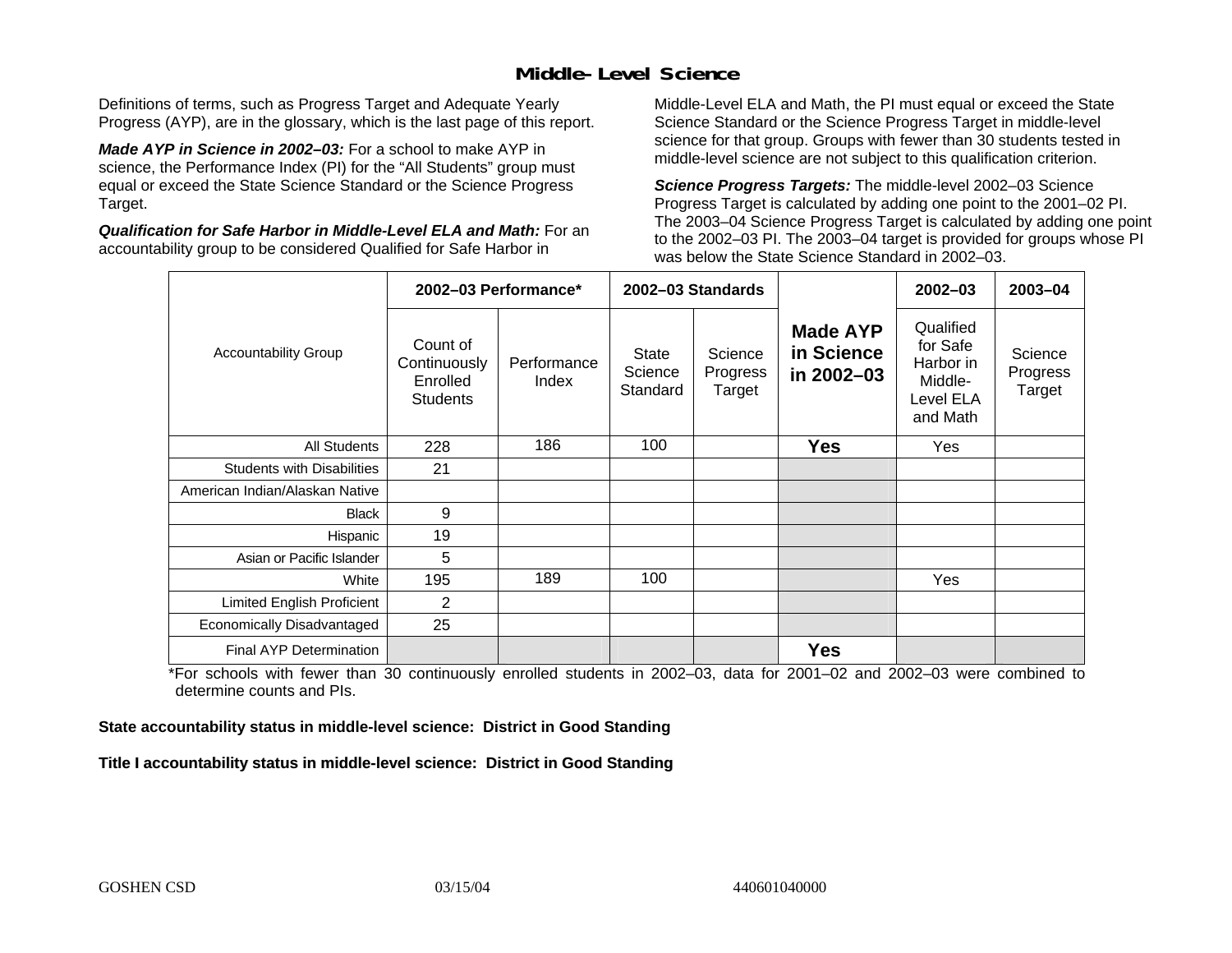### **Secondary-Level English Language Arts**

Definitions of terms, such as Performance Index and Effective Annual Measurable Objective (AMO), are in the glossary, which is the last page of this report.

#### **For a school to make Adequate Yearly Progress (AYP) in 2002–03, every accountability group must make AYP.**

**For an accountability group to make AYP in 2002–03,** it must meet its Effective AMO *or* make safe harbor (*2002–03 Performance* and *Standards*). To meet the Effective AMO, the Performance Index for each group with 30 or more cohort members must equal or exceed the Effective AMO. To make safe harbor, the Performance Index of each of these groups must equal or exceed its ELA safe harbor target *and* the group must meet the graduation-rate qualification for safe harbor. (See the graduation-rate page of this report for further information on meeting the graduation-rate qualification for safe harbor.)

*ELA Safe Harbor Targets:* The secondary-level 2002–03 ELA Safe Harbor Target is calculated by using the following equation: 2001–02 PI + (200 – the 2001–02 PI) <sup>×</sup> 0.10. The 2003–04 ELA Safe Harbor Target is calculated by using the following equation: 2002–03 PI + (200 – the 2002–03 PI)  $\times$  0.10. The 2003–04 target is provided for groups whose PI was below the Effective AMO in 2002–03.

|                                   | 2002-03 Performance*                                        |                      |                  | 2002-03 Standards                   | <b>Made</b>                                                           | 2003-04                                |                                     |
|-----------------------------------|-------------------------------------------------------------|----------------------|------------------|-------------------------------------|-----------------------------------------------------------------------|----------------------------------------|-------------------------------------|
| <b>Accountability Group</b>       | Count of 1999<br>Accountability<br>Cohort<br><b>Members</b> | Performance<br>Index | Effective<br>AMO | <b>ELA Safe</b><br>Harbor<br>Target | Met the<br><b>Graduation-Rate</b><br>Qualification for<br>Safe Harbor | AYP in<br><b>ELA in</b><br>$2002 - 03$ | <b>ELA Safe</b><br>Harbor<br>Target |
| <b>All Students</b>               | 174                                                         | 177                  | 134              |                                     | Yes                                                                   | <b>Yes</b>                             |                                     |
| <b>Students with Disabilities</b> | 7                                                           |                      |                  |                                     |                                                                       |                                        |                                     |
| American Indian/Alaskan Native    |                                                             |                      |                  |                                     |                                                                       |                                        |                                     |
| <b>Black</b>                      | 5                                                           |                      |                  |                                     |                                                                       |                                        |                                     |
| Hispanic                          | 10                                                          |                      |                  |                                     |                                                                       |                                        |                                     |
| Asian or Pacific Islander         | 5                                                           |                      |                  |                                     |                                                                       |                                        |                                     |
| White                             | 154                                                         | 179                  | 134              |                                     | Yes                                                                   | <b>Yes</b>                             |                                     |
| Limited English Proficient        |                                                             |                      |                  |                                     |                                                                       |                                        |                                     |
| Economically Disadvantaged        |                                                             |                      |                  |                                     |                                                                       |                                        |                                     |
| <b>Final AYP Determination</b>    |                                                             |                      |                  |                                     |                                                                       | <b>Yes</b>                             |                                     |

\*For schools with fewer than thirty 1999 accountability cohort members, 1998 and 1999 cohort data were combined to determine counts and PIs.

\*\*Groups with a "\*\*" are not required to meet the graduation-rate qualification for safe harbor, because fewer than 30 members in the 1998 graduation-rate cohort were in those groups.

**State accountability status in secondary-level English language arts: District in Good Standing** 

Title I accountability status in secondary-level English language arts: District in Good Standing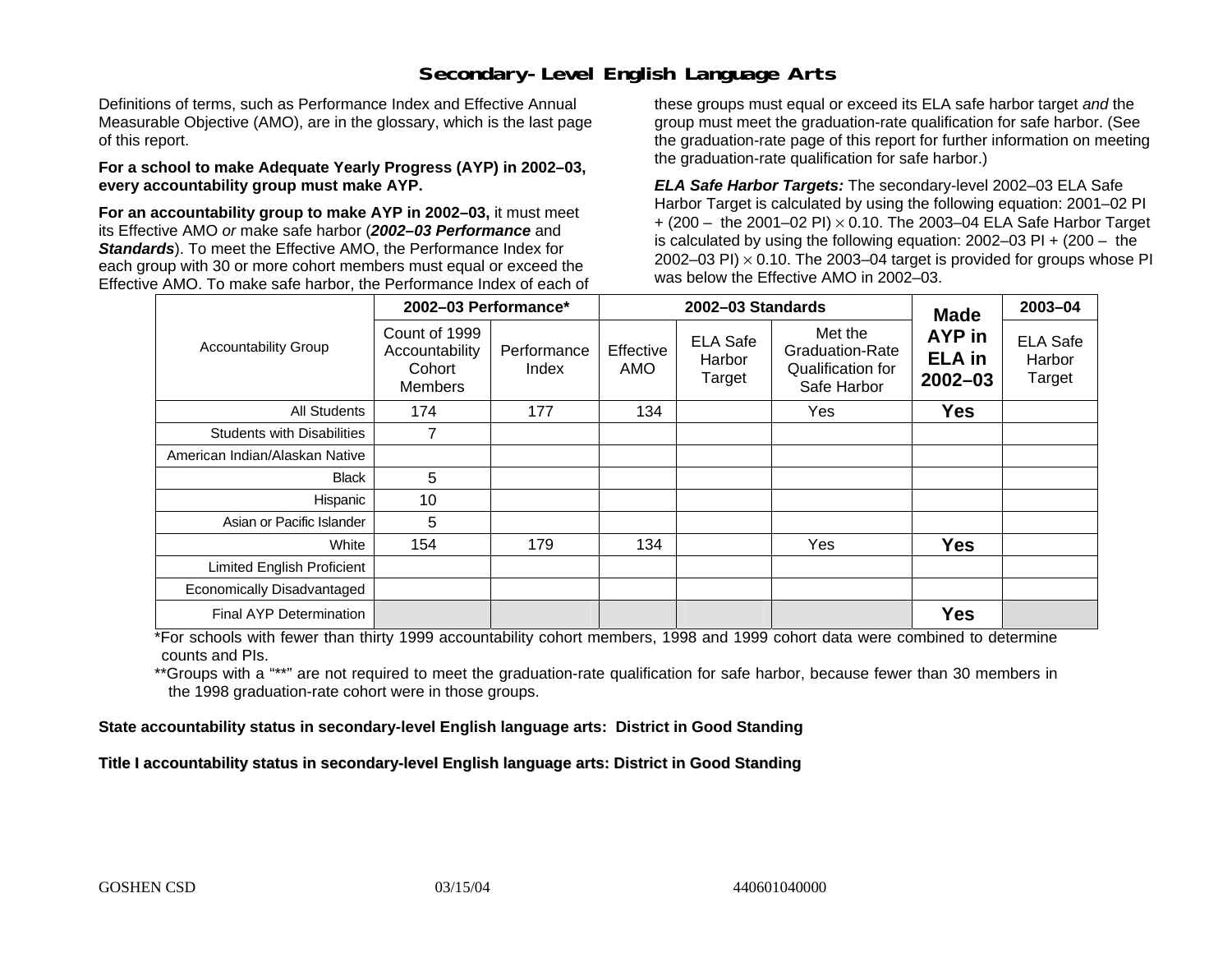### **Secondary-Level Mathematics**

Definitions of terms, such as Performance Index and Effective Annual Measurable Objective (AMO), are in the glossary, which is the last page of this report.

#### **For a school to make Adequate Yearly Progress (AYP) in 2002–03, every accountability group must make AYP.**

**For an accountability group to make AYP in 2002–03,** it must meet its Effective AMO *or* make safe harbor (*2002–03 Performance* and *Standards*). To meet the Effective AMO, the Performance Index for each group with 30 or more cohort members must equal or exceed the Effective AMO. To make safe harbor, the Performance Index of each of these groups must equal or exceed its math safe harbor target *and* the group must meet the graduation-rate qualification for safe harbor. (See the graduation-rate page of this report for further information on meeting the graduation-rate qualification for safe harbor.)

*Math Safe Harbor Targets:* The secondary-level 2002–03 Math Safe Harbor Target is calculated by using the following equation: 2001–02 PI + (200 – the 2001–02 PI) × 0.10. The 2003–04 Math Safe Harbor Target is calculated by using the following equation: 2002–03 PI + (200  $-$  the 2002–03 PI)  $\times$  0.10. The 2003–04 target is provided for groups whose PI was below the Effective AMO in 2002–03.

|                                   | 2002-03 Performance*                                        |                      |                         | 2002-03 Standards             | <b>Made</b>                                                           | 2003-04                                 |                               |
|-----------------------------------|-------------------------------------------------------------|----------------------|-------------------------|-------------------------------|-----------------------------------------------------------------------|-----------------------------------------|-------------------------------|
| <b>Accountability Group</b>       | Count of 1999<br>Accountability<br>Cohort<br><b>Members</b> | Performance<br>Index | Effective<br><b>AMO</b> | Math Safe<br>Harbor<br>Target | Met the<br><b>Graduation-Rate</b><br>Qualification for<br>Safe Harbor | <b>AYP</b> in<br>Math in<br>$2002 - 03$ | Math Safe<br>Harbor<br>Target |
| <b>All Students</b>               | 174                                                         | 178                  | 124                     |                               | Yes                                                                   | <b>Yes</b>                              |                               |
| <b>Students with Disabilities</b> | 7                                                           |                      |                         |                               |                                                                       |                                         |                               |
| American Indian/Alaskan Native    |                                                             |                      |                         |                               |                                                                       |                                         |                               |
| <b>Black</b>                      | 5                                                           |                      |                         |                               |                                                                       |                                         |                               |
| Hispanic                          | 10                                                          |                      |                         |                               |                                                                       |                                         |                               |
| Asian or Pacific Islander         | 5                                                           |                      |                         |                               |                                                                       |                                         |                               |
| White                             | 154                                                         | 181                  | 124                     |                               | Yes                                                                   | <b>Yes</b>                              |                               |
| Limited English Proficient        |                                                             |                      |                         |                               |                                                                       |                                         |                               |
| Economically Disadvantaged        |                                                             |                      |                         |                               |                                                                       |                                         |                               |
| <b>Final AYP Determination</b>    |                                                             |                      |                         |                               |                                                                       | <b>Yes</b>                              |                               |

\*For schools with fewer than thirty 1999 accountability cohort members, 1998 and 1999 cohort data were combined to determine counts and PIs.

\*\*Groups with a "\*\*" are not required to meet the graduation-rate qualification for safe harbor, because fewer than 30 members in the 1998 graduation-rate cohort were in those groups.

**State accountability status in secondary-level mathematics: District in Good Standing** 

Title I accountability status in secondary-level mathematics: District in Good Standing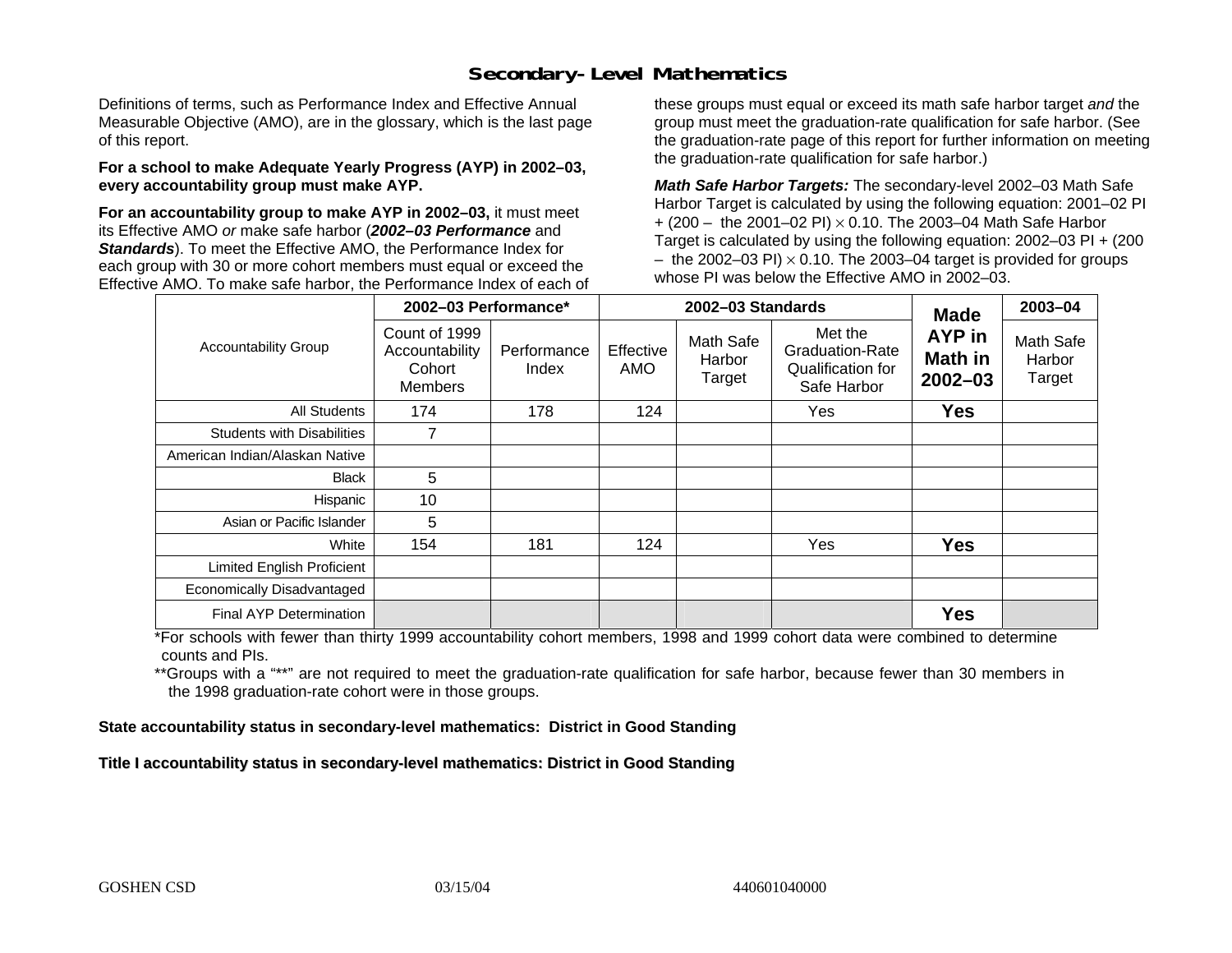### **Graduation Rate**

Definitions of terms, such as Progress Target and Adequate Yearly Progress (AYP), are in the glossary, which is the last page of this report.

*Made AYP in Graduation Rate in 2002–03:* For a school to make AYP in graduation rate, the Percent Earning a Local Diploma by August 31, 2002 for the "All Students" group must equal or exceed the Graduation-Rate Standard or the Graduation-Rate Progress Target.

*Qualification for Safe Harbor in Secondary-Level ELA and Math:* For an accountability group to be considered Qualified for Safe Harbor in Secondary-Level ELA and Math, the Percent Earning a Local Diploma

by August 31, 2002 must equal or exceed the Graduation-Rate Standard or the Graduation-Rate Progress Target for that group.

*Graduation-Rate Progress Targets:* The 2002–03 Graduation-Rate Progress Target is calculated by adding one point to the Percent Earning a Local Diploma by June 30, 2002. The 2003–04 Graduation-Rate Target is calculated by adding one point to the Percent Earning a Local Diploma by August 31, 2002. This target is provided for each group whose Percent Earning a Local Diploma by August 31, 2002 is below the Graduation-Rate Standard in 2002–03. Groups with fewer than 30 cohort members are not subject to this criterion.

|                                   |                                                                         | 2002-03 Performance                                      |                                 | 2002-03 Standards                         |                                                                             | $2002 - 03$                                                               | 2003-04                                   |
|-----------------------------------|-------------------------------------------------------------------------|----------------------------------------------------------|---------------------------------|-------------------------------------------|-----------------------------------------------------------------------------|---------------------------------------------------------------------------|-------------------------------------------|
| <b>Accountability Group</b>       | Count of<br>1998<br>Graduation-<br><b>Rate Cohort</b><br><b>Members</b> | Percent Earning a<br>Local Diploma by<br>August 31, 2002 | Graduation-<br>Rate<br>Standard | Graduation-<br>Rate<br>Progress<br>Target | <b>Made AYP</b><br>in<br><b>Graduation</b><br><b>Rate in</b><br>$2002 - 03$ | Qualified<br>for Safe<br>Harbor in<br>Secondary-<br>Level ELA<br>and Math | Graduation-<br>Rate<br>Progress<br>Target |
| All Students                      | 171                                                                     | 98                                                       | 55                              |                                           | Yes                                                                         | Yes                                                                       |                                           |
| <b>Students with Disabilities</b> | 12                                                                      |                                                          |                                 |                                           |                                                                             |                                                                           |                                           |
| American Indian/Alaskan Native    |                                                                         |                                                          |                                 |                                           |                                                                             |                                                                           |                                           |
| <b>Black</b>                      | $\overline{7}$                                                          |                                                          |                                 |                                           |                                                                             |                                                                           |                                           |
| Hispanic                          | 5                                                                       |                                                          |                                 |                                           |                                                                             |                                                                           |                                           |
| Asian or Pacific Islander         | 4                                                                       |                                                          |                                 |                                           |                                                                             |                                                                           |                                           |
| White                             | 155                                                                     | 98                                                       | 55                              |                                           |                                                                             | Yes                                                                       |                                           |
| Limited English Proficient        |                                                                         |                                                          |                                 |                                           |                                                                             |                                                                           |                                           |
| Economically Disadvantaged        |                                                                         |                                                          |                                 |                                           |                                                                             |                                                                           |                                           |
| <b>Final AYP Determination</b>    |                                                                         |                                                          |                                 |                                           | Yes                                                                         |                                                                           |                                           |

#### **State accountability status for graduation rate: District in Good Standing**

Title I accountability status for graduation rate: District in Good Standing